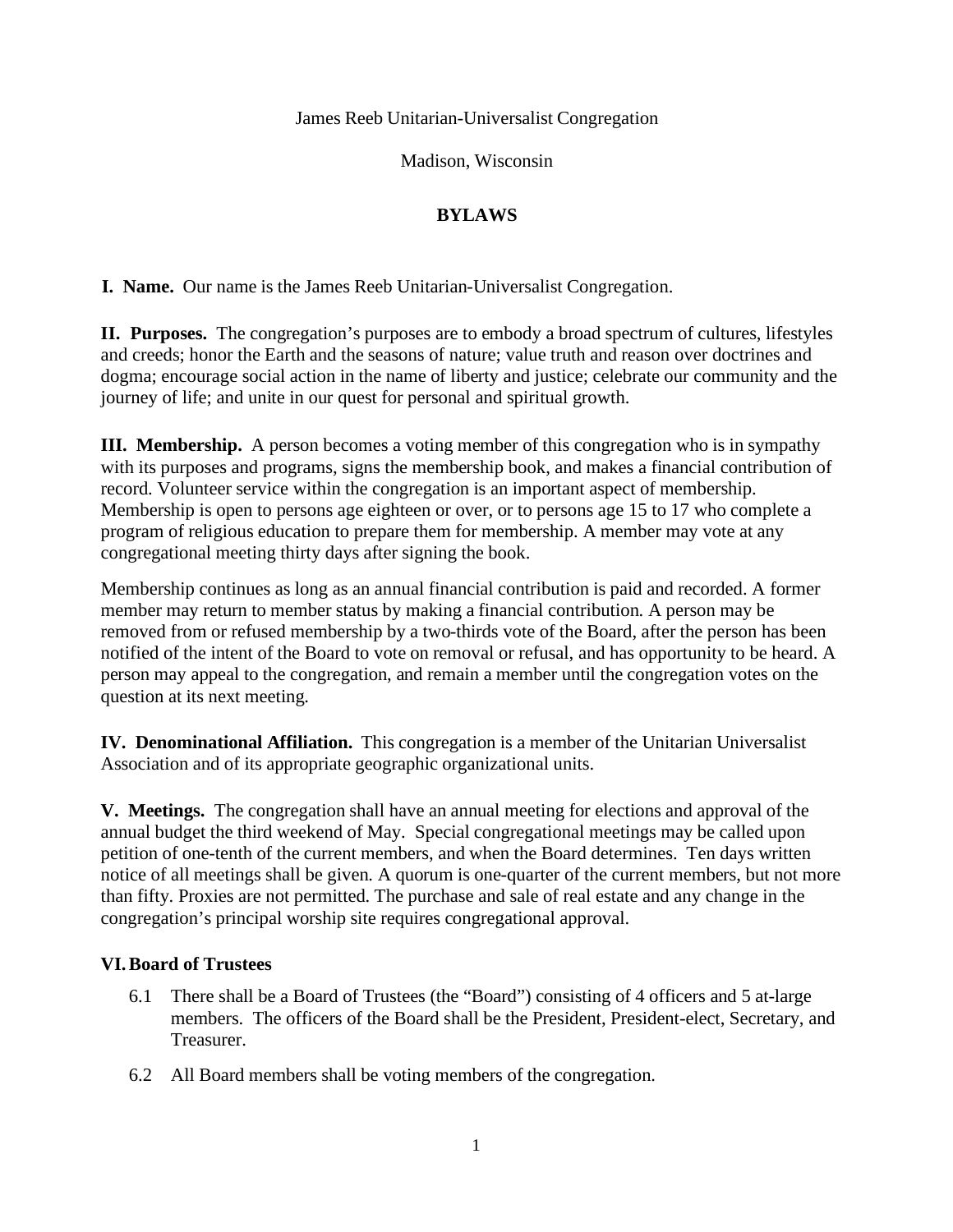- 6.3 Each year the congregation shall choose a President-elect who serves in that position for one year and succeeds to President for the following year.
- 6.4 The congregation shall elect the Secretary, Treasurer, and at-large Board members to 2-year terms on the following schedule:
	- (a) In even-numbered years, the Secretary and 2 at-large members.
	- (b) In odd-numbered years, the Treasurer and 3 at-large members.
- 6.5 The terms of office of Board members shall coincide with the fiscal year.
- 6.6 Board members who have served for 4 consecutive years are not eligible for election to the Board again until one year after the expiration of their term in office.
- 6.7 At any meeting of the Board, a majority of its members shall constitute a quorum. Board action requires a majority of the votes cast at a meeting at which a quorum is present. No proxy voting is permitted.
- 6.8 Subject to decisions of the congregation, the Board shall have general charge of the property and business affairs of the congregation and shall establish or approve policies to govern the operating practices of the congregation.

## **VII. Committees**

- 7.1 The congregation shall have the following committees:
	- (a) Nominating Committee.
		- 1. A Nominating Committee shall be selected each year. The Nominating Committee shall consist of 5 members, 3 to be elected by the congregation and 2 to be appointed by the Board.
		- 2. The terms of the elected members of the Nominating Committee shall begin on July 1 following their election.
		- 3. No Board member may serve on the Nominating Committee.
		- 4. Each year the Nominating Committee shall recruit and present a slate of nominees to be elected to open positions on the Board, elected positions on the Nominating Committee, and the Assistant Treasurer. All nominees shall have agreed to serve if elected.
	- (b) Committee on Shared Ministry.
		- 1. The Committee on Shared Ministry shall consist of 4 members, who serve terms of one to 3 years. One or 2 members shall rotate off the committee each year. New members shall be selected through leadership development channels.
		- 2. No Board member may serve on the Committee on Shared Ministry.
		- 3. The Committee on Shared Ministry shall evaluate the ministries at JRUUC, in consultation with the minister.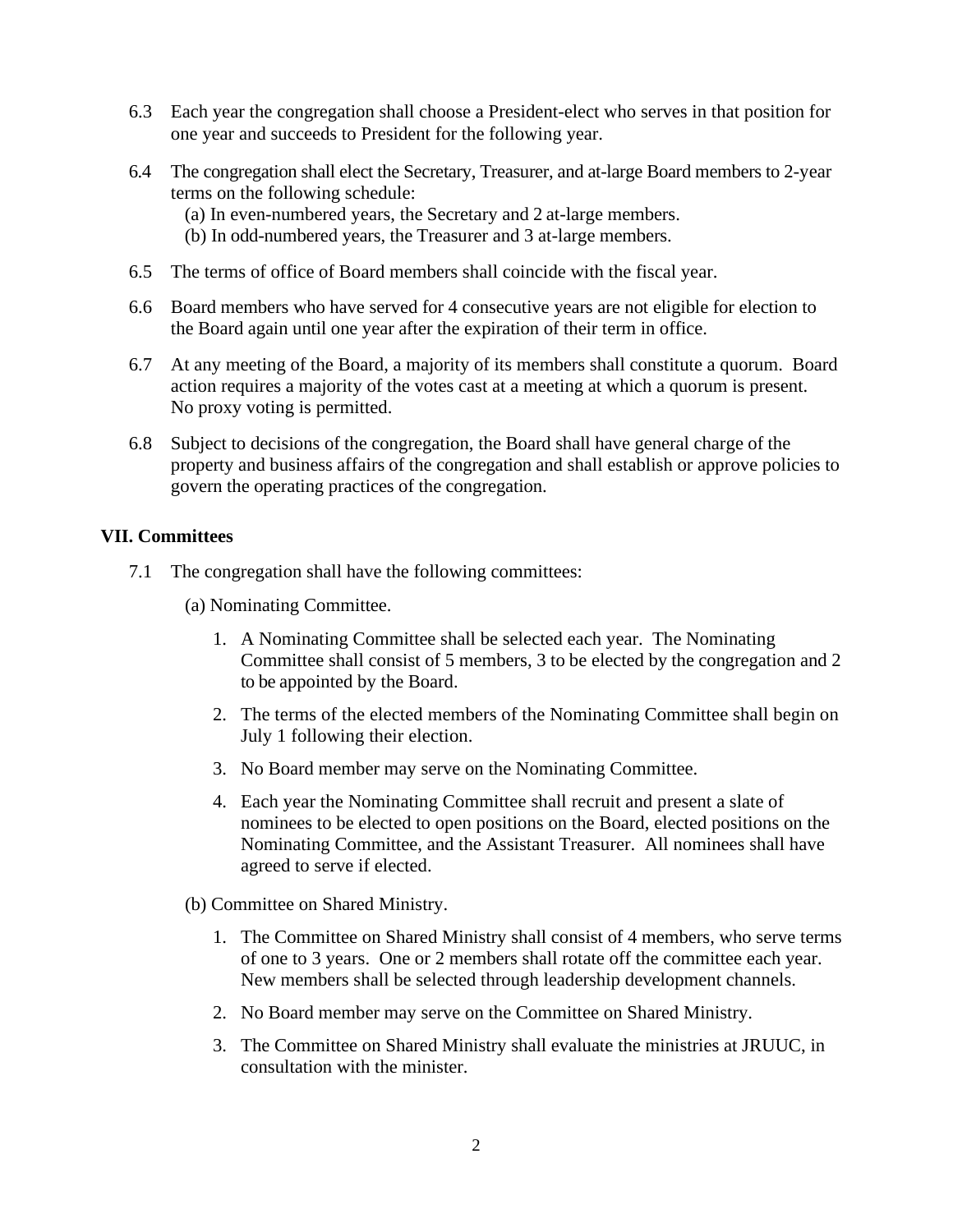- (c) Finance Committee.
	- 1. The Finance Committee shall consist of the Treasurer, Assistant Treasurer, and at least one additional member of the congregation.
	- 2. The Finance Committee shall track the financial affairs of the congregation and provide information to the Board on the status of the congregation's finances.
- 7.2 The Board may establish other committees as deemed necessary for the operations and programs of the congregation.
- 7.3 Each committee shall have a committee charge that is approved by the Board. The charge shall include a statement of purpose and responsibilities for the committee.
- 7.4 Each committee is responsible to the Board and shall perform the functions assigned to it by these bylaws and the Board. Committees shall report to the Board upon request.
- 7.5 The President shall be responsible for the assignment of liaisons from the Board to each committee.

**VIII. Assistant Treasurer.** Each year the congregation shall elect an Assistant Treasurer. The Assistant Treasurer shall be a member of the congregation, shall not be a Board member, shall provide support to the Treasurer, and may attend Finance Committee meetings.

**IX. Minister.** The minister is responsible for the conduct of worship, the congregation's spiritual interests and affairs, and supervision of staff. The minister has freedom of the pulpit and freedom to express opinions outside the pulpit. The minister is an ex-officio non-voting member of the Board of Trustees and is welcome at all committee meetings. The minister is called or dismissed only by the members acting at a congregational meeting called for that purpose.

**X. Fiscal Year.** The fiscal year is that of the Unitarian Universalist Association.

**XI. Amendments.** These bylaws may be amended at any congregational meeting if the text of the proposed amendments was mailed to the membership ten days before the meeting. Sixty percent of those voting is required to adopt any amendment.

**XII. Dissolution and Tax Status.** The congregation may take no action that causes loss of eligibility for status under  $501(c)(3)$ , Internal Revenue Code. If the congregation disbands, its assets transfer to the Unitarian Universalist Association or to another Unitarian Universalist society.

**XIII. Vacancies.** If there is a vacancy in any office elected by the congregation (except minister), the Board may fill the office for the remainder of the term.

**XIV. Inclusion.** This congregation affirms and promotes the full participation of persons in all our activities and endeavors including membership, programming, hiring practices, and the calling of religious professionals, without regard to race; color; sex; physical, mental, or other challenge; affectional or sexual orientation; gender identity or expression; class; or national origin.